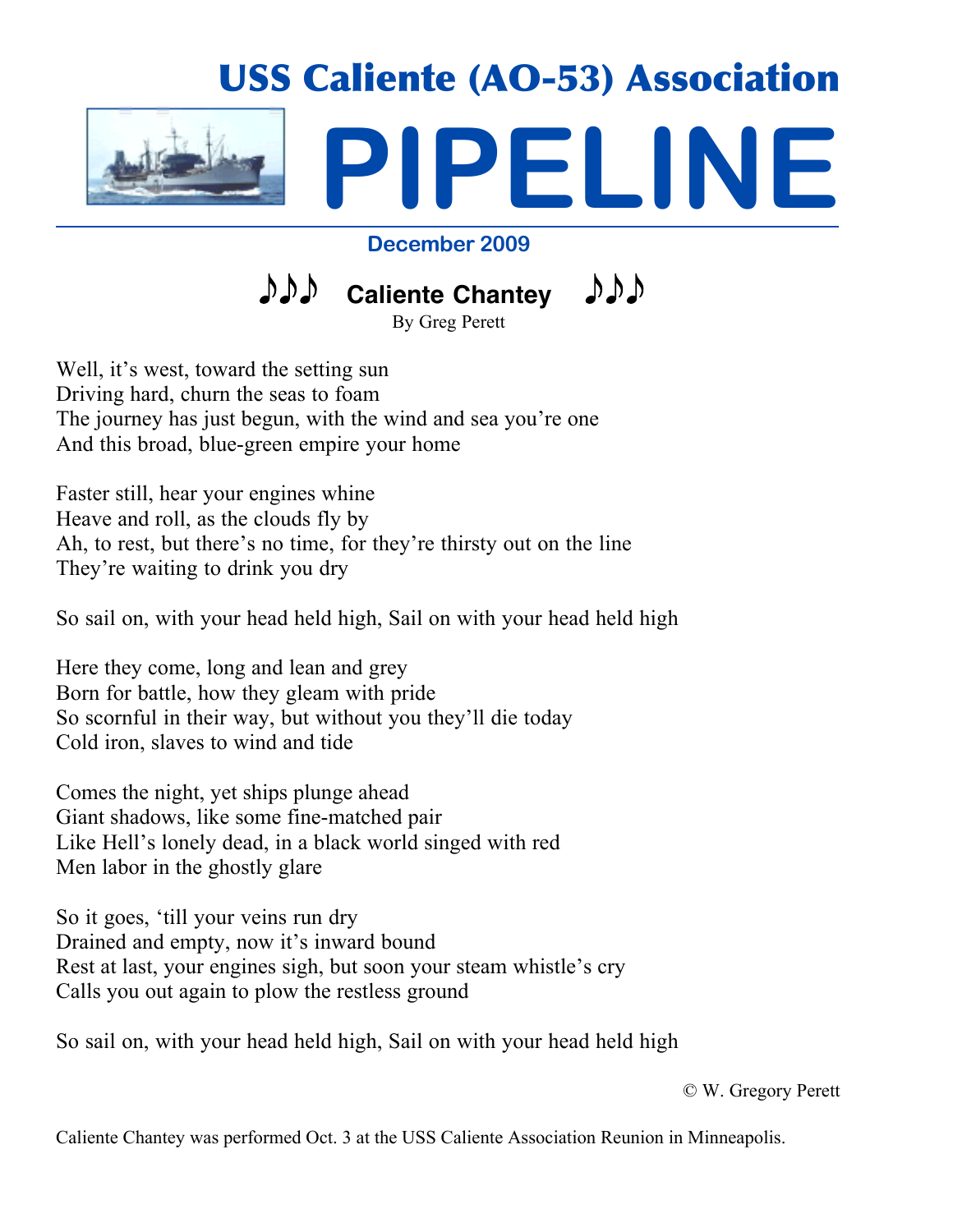# President's message

By Pat Hurton

Hello Shipmates,

 I want to thank all of you who attended our Minneapolis reunion. I hope it met, or exceeded, your expectations and that you thoroughly enjoyed the time with your fellow shipmates, their wives and families. We had about eighty attendees (the largest attendance of any reunion in the past six or seven years) and know that we can continue to grow the attendance at our reunions.

 As I mentioned at the reunion, my father-in-law was a sailor on the USS Salt Lake City (CA-25) during WWII. The Salt Lake City was decommissioned in 1947 and sunk as part of atomic bomb testing in 1948. The Salt Lake City still has an active association that holds annual reunions. They have about the same number of WWII participants as does the Caliente Association, but, due to the 1948 decommissioning date, the vast majority (80 or 90 percent) of present association members are sons, daughters and grandchildren of former Salt Lake City sailors. I find this remarkable and hope we all encourage our future heirs to attend our reunions and so that they could continue the legacy of the USS Caliente and its sailors. For this reason, I am especially grateful to the families of those shipmates who assisted their parent in attending the Minneapolis reunion. It is the most family members I have ever seen attend a reunion and I am very grateful to those who assisted their parents.

 While observing their parent renew acquaintances and relive memories, families are able to learn, and understand, more about each other and hopefully understand more about lives that they weren't around to participate in. My wife and I spend fair amount of time doing genealogy and, even though my parents were alive for about 60 years of my life, I wish I had had the foreknowledge to have spent more time learning about their early years and more about my grandparents, whom I was only able to meet about four times in my life.

 Enough philosophizing, our next reunion will be held in September or October of 2010 in San Diego. Planning is well underway toward hotel selection and activities. If anyone has any suggestions regarding improvements to our standard reunion format please let me or Norm Street know. Norm has been in contact with Association members in the San Diego area to assist in hotel selection. If you have any suggestions regarding hotels please inform me or Norm. Remember, the reunions are not just for the organizers, they are for you. If you are disgruntled and don't let us know, we can't improve what we are doing. We are always looking for ways to improve the reunion and any suggestions regarding any aspect of our reunions are welcome.

 Details regarding the San Diego reunion will be published in the March 2010 Pipeline. By then all of the fundamental planning will be fait accompli. If you want to suggest something, and see it implemented, you must get those suggestions to me or Norm before early January.

## **Dues for 2010 are now due. If you haven't paid yet, please send them.**.

 Checks should be made out to The USS Caliente Association and mailed to Pat Hurton, 14075 Kelsey Drive, Chico, CA 95973-9262.

Also, we need donations for the USS Caliente Plaque and an annual wreath-laying at the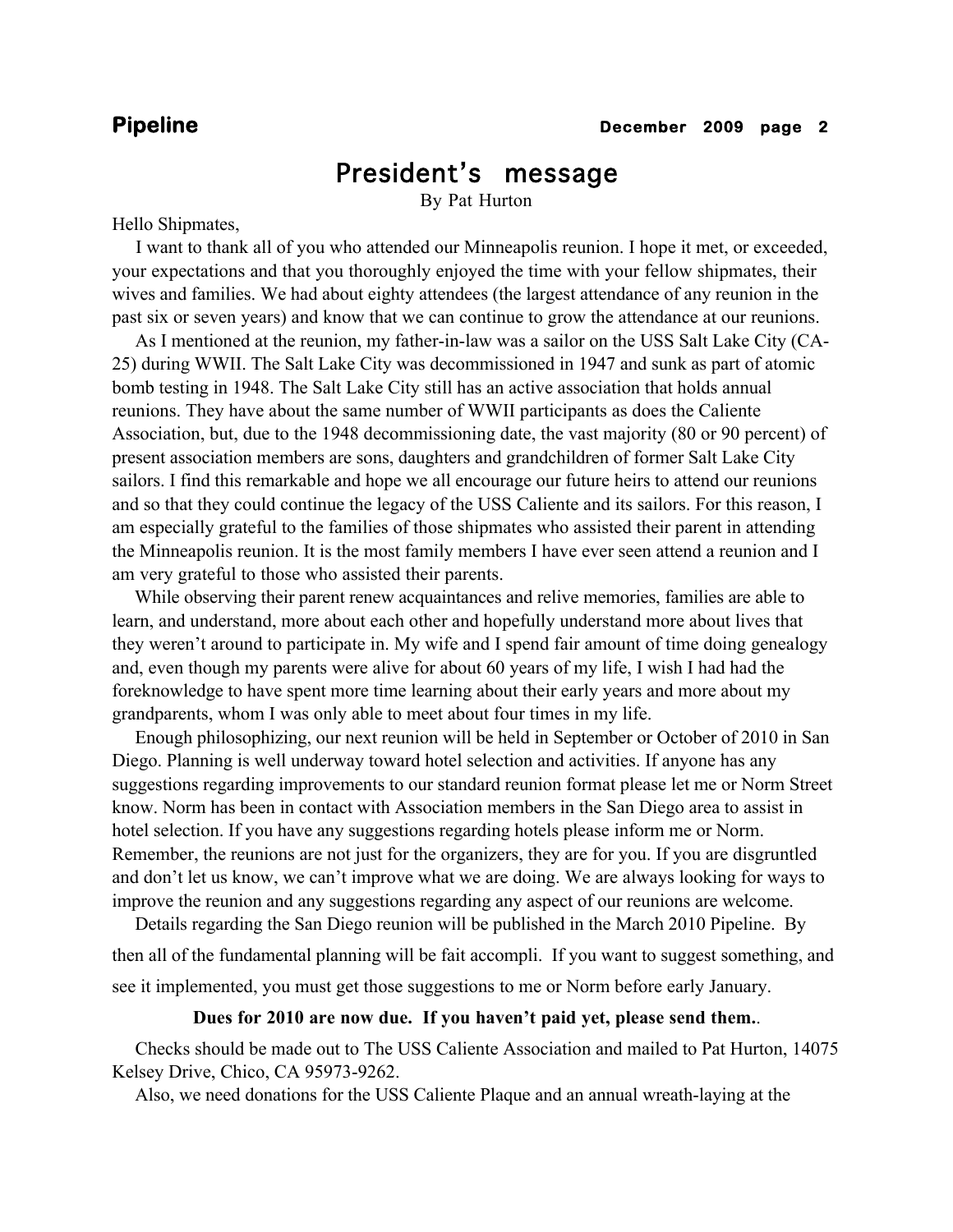# **Pipeline December 2009 page 3**

National Museum of the Pacific War in Fredericksburg, TX, as proposed in the September Pipeline and approved at the business meeting in Minneapolis. Please give what you can, preferrably along with your dues for 2010. If you've already paid your dues, a donation can be sent to me separately.

 The holidays are a great time to enjoy family and spend as much time together as possible. Charleen and I hope you all had a wonderful Thanksgiving, we wish you all a continued great holiday season and that 2010 brings with it an improvement in your and your family's lives.

# **2009 Minneapolis Reunion Income/Expenses**

| Event                                | Dollars      |
|--------------------------------------|--------------|
| Receipts                             | \$12,270.00  |
| Expenses                             |              |
| DJ Productions (disk jockey)         | \$525.00     |
| Metro Connections (tours)            | \$5,140.00   |
| Heritage Photography (photo album)   | \$1,971.84   |
| Hilton Hotel (banquet/hors d'oeuvres | \$5,123.35   |
| Total expenses                       | \$12,760.19  |
| Expenses (Over)/Under Receipts       | $(\$490.19)$ |



USS Caliente Association President: Pat Hurton Vice President: Norm Street Secretary: Red Ward Pipeline Editor: Karl Seitz



 The Pipeline is the official quarterly newsletter of the USS Caliente Association. It is a place to share your memories. Please send them via e-mail to seitzao53@gmail.com or by regular mail to Karl Seitz, 1212 30th St. South, Birmingham, AL 35205-1910.

 Masthead picture of USS Caliente (AO-53) used with permission of Dan Davis. Association dues are \$10 per year due Jan. 1, payable by Jan. 15. Checks should be made out to The USS Caliente Association and mailed to Pat Hurton, 14075 Kelsey Drive, Chico, CA 95973-9262.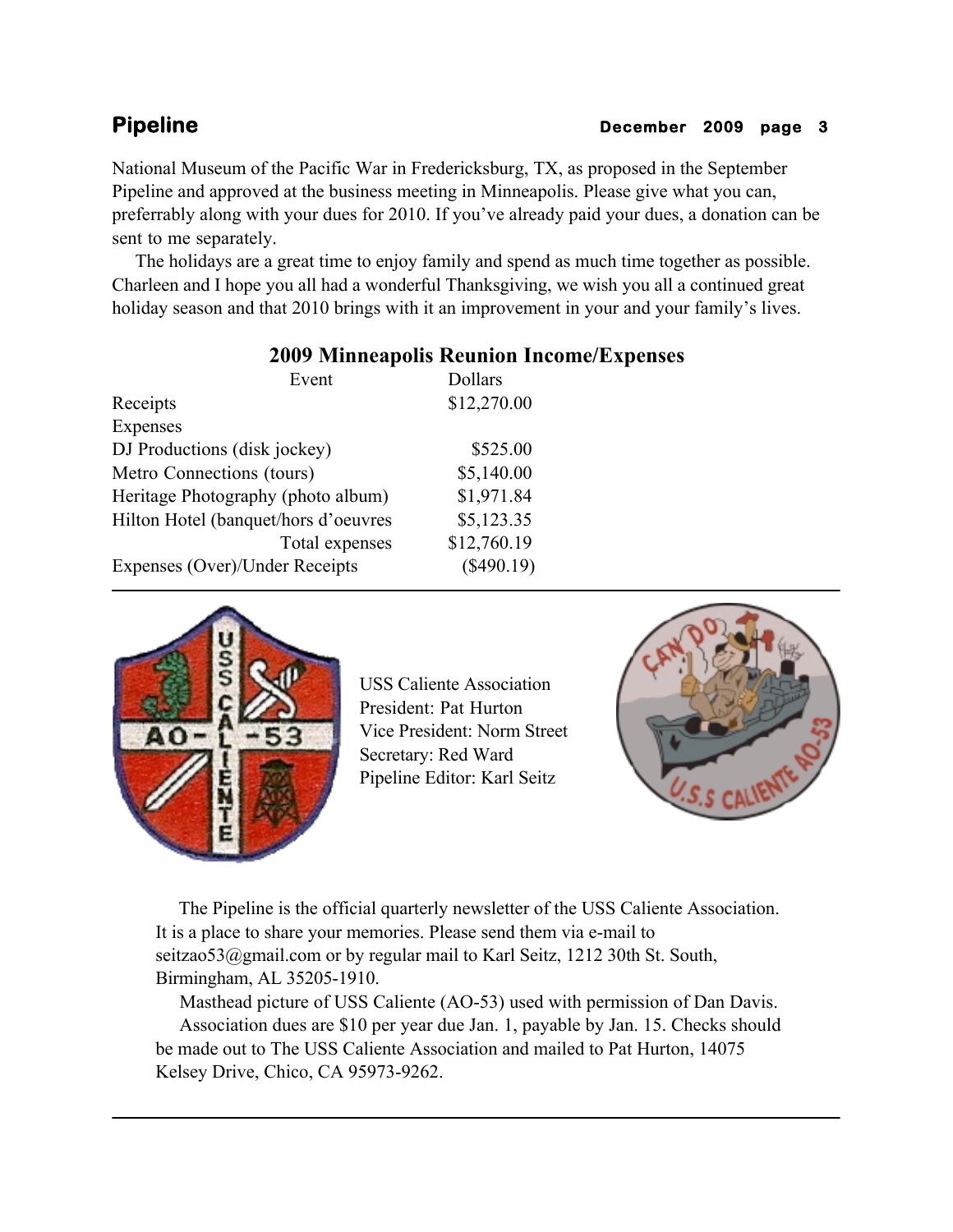# **Welcome aboard to our new members:**

 Kenneth Fronk, who lives with his wife Stacie in Worland, WY, was an FN3 when he served aboard the Cal from 1968 until 1970

 Robert Goodreau, who lives with his wife Carol in Attleboro, MA, was a DK2 when he served aboard the Cal from 1960 until 1961

 Mike Lewis, who lives with his wife Christina in Nunn, CO, was an MM2 when he served aboard the Cal from 1968 until 1971

 Marv Munyon, who lives with his wife Sandra in St. Maries, ID, was and RD3 when he served aboard the Cal from 1958 until 1959

 Robert Prelipp, who lives with his wife Vickie in Birnamwood WI, was an E4 when he served aboard the Cal from 1965 until 1967

 George Rawls, who lives with his wife Helen in San Bernadino, CA was an EM3 when he served aboard the Cal from 1962 until 1965

 Dan Ryan, who lives with his wife Karen in Carlsbad, CA was a LTJG when he served aboard the Cal from 1964 until 1966

 Ed Seibel, who lives with his wife Rosita in McMinnville, OR, was an SA when he served aboard the Cal from 1969 until 1971

 Frank Solchaga, who live in Lakeland, MN, was a BM3 when he served aboard the Cal from 1952 until 1956

 William Stempel, who lives with his wife Elaine in Excelsior, MN was a LT when he served aboard the Cal from 1958 until 1960

 Paul Tague, who lives in Tama, IA, was an SN when he served aboard the Cal from 1958 until 1960

 Gilbert Valdez, who lives with his wife Mary in Austin, TX was a BT3 when he served aboard the Cal from 1958 until 1961

# **In memoriam:**

We are sad to note the passing of three former shipmates and a spouse.

 Alvin Markey, Jr. died Oct. 18, 2009, at home in Stockbridge, MA. Alvin served on the Cal from 1943 until 1946 in 1st Division. Alvin served as a district manager for Miami Tobacco Co. for many years before retiring as a sales rep after 28 years at Bland Electronics. Alvin is survived by his wife of 52 years, Stella, daughter and son-in-law Cheri and James Allison, son Bruce and his wife Margaret and three grandchildren. Al is especially remembered by Bob LeGacy who served with him.

 Paul H. Roethmeyer died Aug. 3, 2009, at his home in Bolingbrook, IL. Paul served on the Cal from 1963 until 1964 as a BT1. Paul retired after 20 years in the Navy and worked at Winchester, MA, Hospital before moving to a 20-year stint at St. Mary's Good Samaritan Hospital in Centralia, IL. Paul is survived by his wife of 39 years, Jeanne, 6 children and 16 grandchildren.

Richard Kunkel died Oct. 15, 2009, at age 65 after emergency surgery. Richard served on the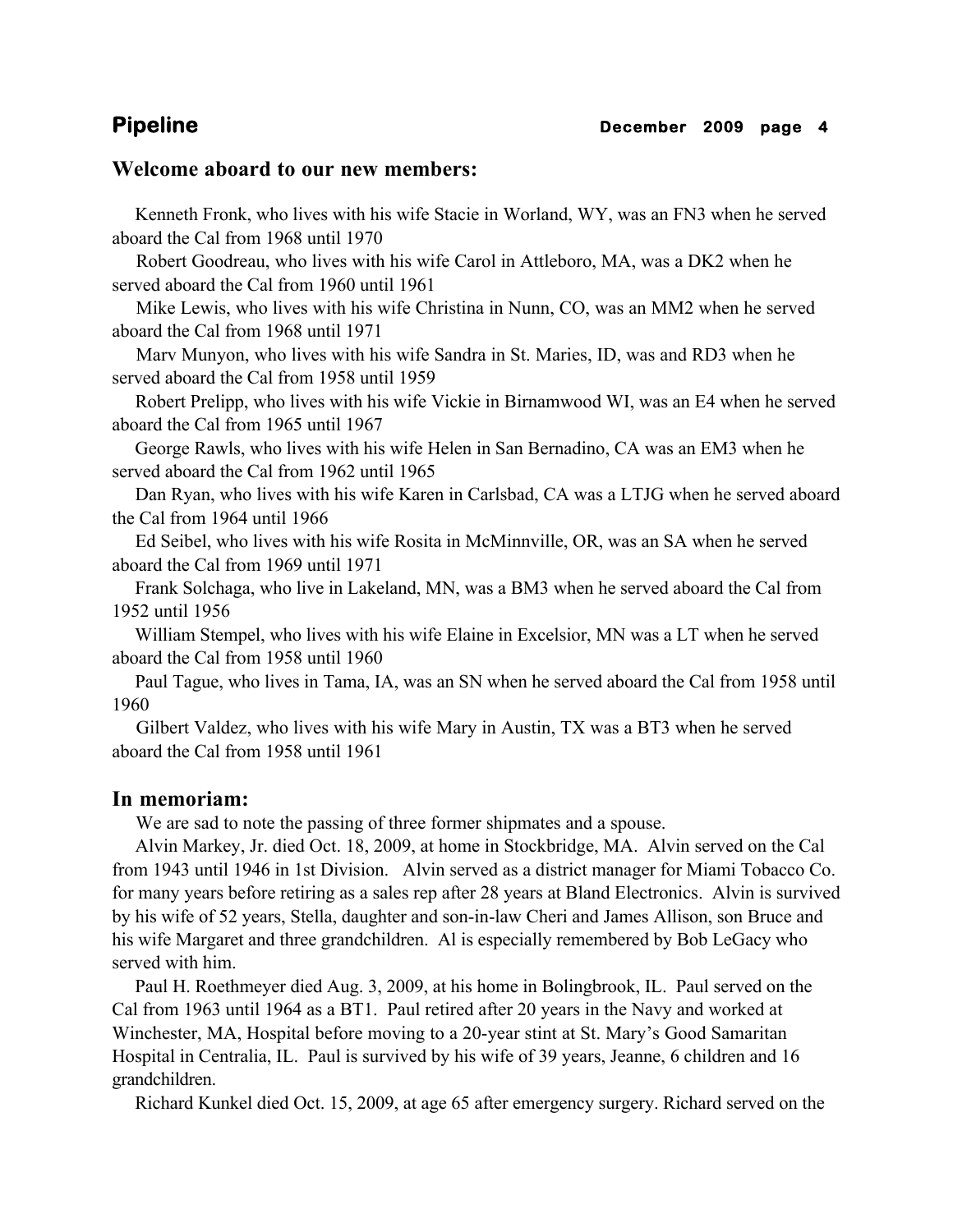Cal from 1963 to 1966 as an EN3. Richard is survived by his wife Joanne of Miriden, NV.

 Mitsura Murphy, wife of Ken Murphy, died Nov. 27, 2009, in San Diego, CA. Ken served on the Cal from 1968 to 1970 as an EMC. Ken and Mitsura were married for nearly 51 years.

# USS Caliente (AO- 53) Annual Business Meeting St. Paul/Minneapolis Hilton Airport Hotel October 3, 2009

 The meeting was called to order by President Pat Hurton at 9:00 AM. 42 members were present. Some wives and family members also attended.

**Old Business:** No old business to discuss

 Treasurer's Report: Pat Hurton gave the treasurer's report (attached). There is a balance of \$12,523.24 in the Association's checking account.

# **New Business:**

 Pat Hurton made a motion that the Association sponsor a plaque and an annual wreath laying at the National Museum of the Pacific War in Fredericksburg, Texas. The cost of a 20" x 20" plaque is \$2,500 and for an additional \$1,000 the Admiral Nimitz Foundation will lay a wreath at the plaque each Memorial Day.

 Pat asked that the plaque be funded by donations from the Association members and any shortfall be funded by the Association General Fund.

 The motion was seconded by John Creedon. There was no dissenting opinion. A vote was held, by show of hands, and the motion was passed.

 Pat will contact the Admiral Nimitz Foundation and proceed with the getting the plaque in place.

No other new business was discussed.

# **Site of the next reunion:**

 Pat Hurton introduced the concept of planning reunions more than one year ahead. Norm Street supported the idea and suggested that at this business meeting we select the next two sites.

 Discussion was held regarding the pros and cons of such an approach. The pros are predominately as discussed at previous meetings; the ability for our members to plan ahead and see when they may be able to attend a reunion as it comes close to their location. The con was that, as in the past, we should select just one site ahead at the business meeting as we have done in the past.

 General consensus was that target locations for future reunions should be identified as far ahead as practical (three or four years) and that, within the target areas, the specific location be solidified at the preceding business meeting. This will allow for longer planning times resulting in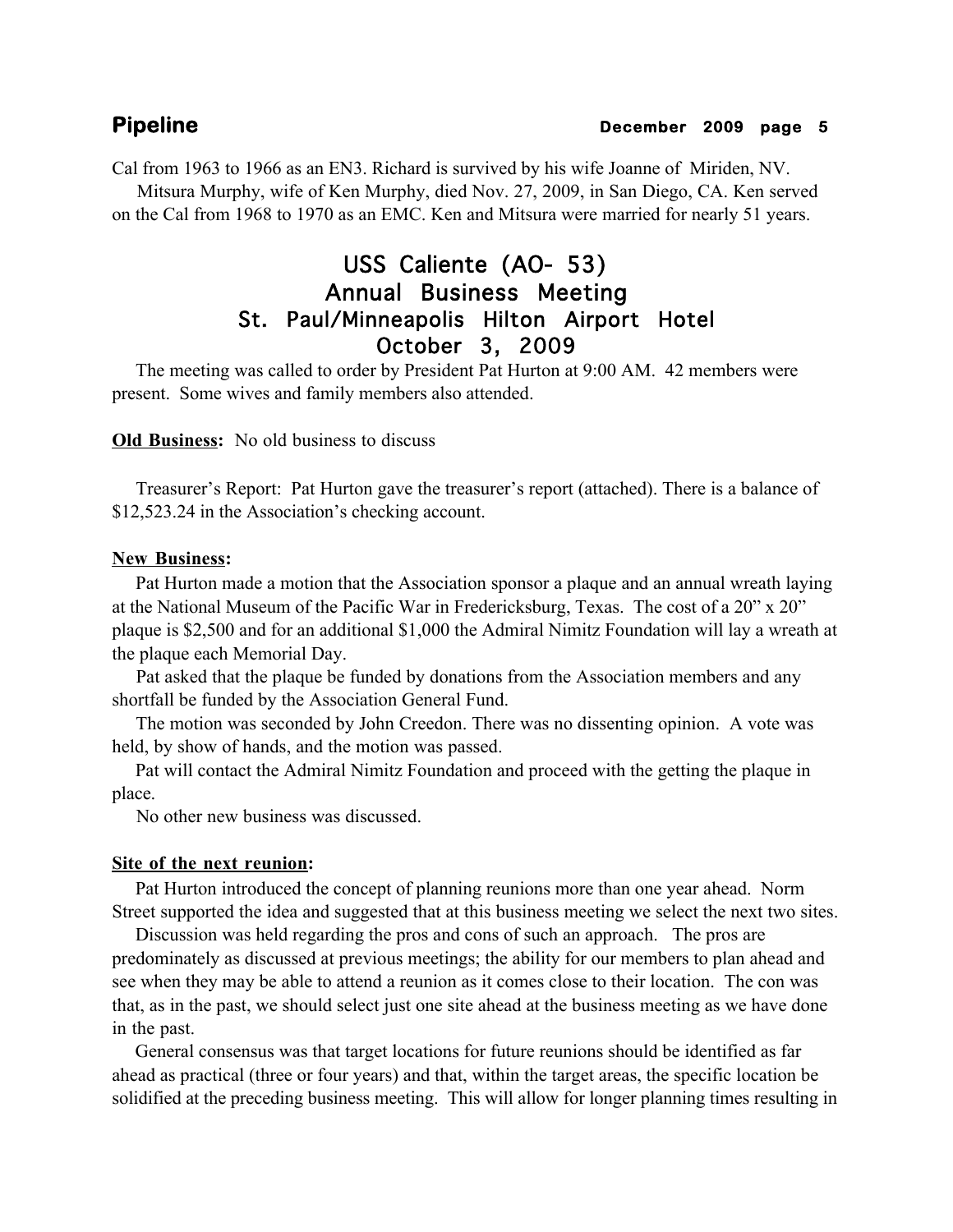improved reuions.

 Norm Street suggested San Diego, CA as the location of the 2010 reunion and Norfolk/Virginia Beach, VA area for the 2011 reunion. After a general discussion Norm made a motion that the 2010 reunion be held in San Diego, CA and that the 2011 reunion be held in the Norfolk/Virginia Beach, VA area. The motion was seconded by Pat Hurton and a vote was held. The vote was held, by show of hands, and the motion was passed.

# **Election of Officers:**

 Pat Hurton asked if any member wanted to run for any office. There being no takers, Pat Hurton volunteered to retain the presidency and treasurer's position for another year. Norm Street volunteered to retain the vice-presidency for another year. There was no person who volunteered to take the secretary's position. Pat Hurton agreed to contact our present secretary and secure his services for another year.

 A motion was made and seconded to accept the above. A vote was held, by show of hands, and the motion was passed.

 Although not an elected position, a very important (key!) part of the Association is the Pipeline editor. Karl Seitz has been our editor for the past year and was present at the reunion. Karl has agreed to continue being our Pipeline editor for another year. All hands expressed their appreciation for the job Karl has done over the past year and look forward to another year of great Pipelines.

# **Other Business:**

 There being no other business to discuss a motion was made to adjourn the meeting. The motion was seconded. A vote was held, by show of hands, and passed.

The meeting was adjourned.

|                            | Treasurer's Report |          |                |
|----------------------------|--------------------|----------|----------------|
|                            | 10/25/2009         |          |                |
| Category                   | Income             | Expenses | <b>Balance</b> |
| Opening balance 10/11/2009 |                    |          | \$11,190.38    |
| Income                     |                    |          |                |
| Renewals                   | \$1,885.00         |          |                |
| New members                | \$1,000.00         |          |                |
| Donations                  |                    |          |                |
| Navy Memorial              | \$125.00           |          |                |
| General Fund               | \$527.00           |          |                |
| Subtotal donations         | \$652.00           |          |                |
| From 2008 Reunion          | \$482.49           |          |                |
| Sale of hats               | \$80.00            |          |                |
| Interest on CD             | \$75.40            |          |                |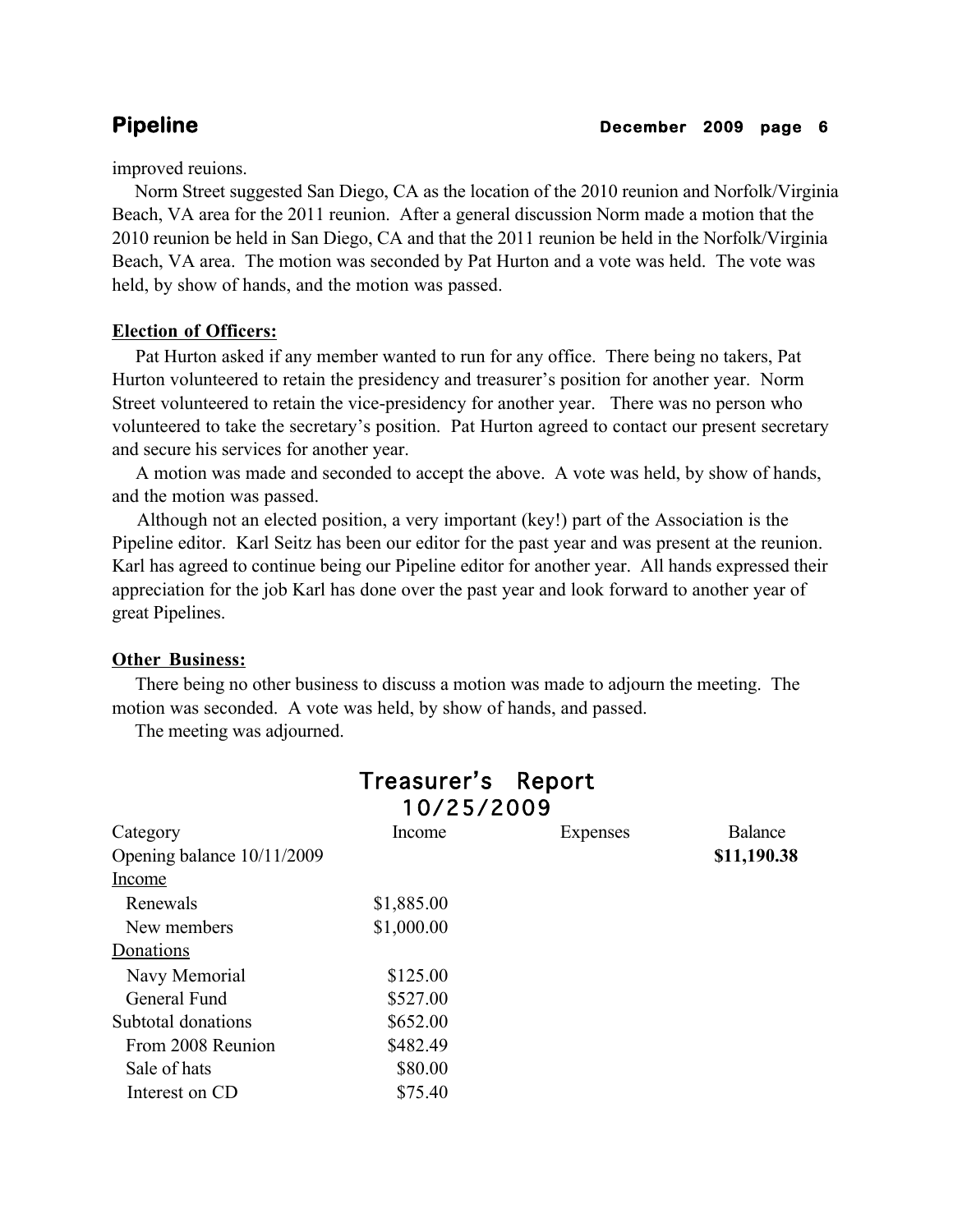| <b>Pipeline</b>                     |             | December   | 2009        | page 7      |  |
|-------------------------------------|-------------|------------|-------------|-------------|--|
| <b>USS Caliente Plaque</b>          | \$280.00    |            |             |             |  |
| <b>Total Income</b>                 | \$4,454.89  |            | \$15,645.27 |             |  |
| <b>Expenses</b>                     |             |            |             |             |  |
| Pipeline                            |             | \$1,548.99 |             |             |  |
| Ship's Rosters                      |             | \$585.00   |             |             |  |
| IRS - Tax Free Organization Request |             | \$300.00   |             |             |  |
| <b>USS Caliente Patches/Rockers</b> |             | \$431.54   |             |             |  |
| <b>Reunion Awards</b>               |             | \$256.50   |             |             |  |
| <b>Total Expenses</b>               |             | \$3,122.03 |             | \$12,523.24 |  |
| Total Balance on Hand 9/25/2009     |             |            |             | \$12,523.24 |  |
| <b>CD</b>                           | \$4,668.42  |            |             |             |  |
| Cash                                | \$7,854.82  |            |             |             |  |
| Total Balance 9/25/2009             | \$12,523.24 |            |             |             |  |

# Editor's message

By Karl Seitz

 As a first-time attendee of a Caliente Reunion, I had a great time in Minneapolis. I would encourage anybody who hasn't yet been to a reunion to go when you have the chance.

 One of the best things about the reunion is hearing the stories of men who served on the Caliente over the years. I would encourage all of you who told those stories to write them down and send them to me at one of my addresses on page 3. Don't worry about grammar, etc. Just write it the best you can and send it along. It's my job to do the final polishing.

 The Pipeline needs pictures, too. Check your drawers and closets for old snapshots and send copies (not originals) or electronic versions of the ones you would like to share. Include as much information as you can, particularly identifications. For electronic versions, please create jpeg files with a resolution of at least 300 dpi.

 Remember, without your help, the Pipeline cannot provide the enjoyment of reading about and seeing pictures of the events in which Caliente crewmembers were involved.

# Memories A father's memory of a burning fleet oiler

By Glenn Birtwell son of William Birtwell, SM3 1944-1946

Recently, my father told me the following story:

 On Nov, 19, 1944, the Caliente pulled into the safe harbor of Ulithi Lagoon near Mangejang Island. My father, a signalman 3rd class, was on the bridge as the USS Mississinewa (AO-59) pulled into the lagoon an hour or so after the Caliente was berthed.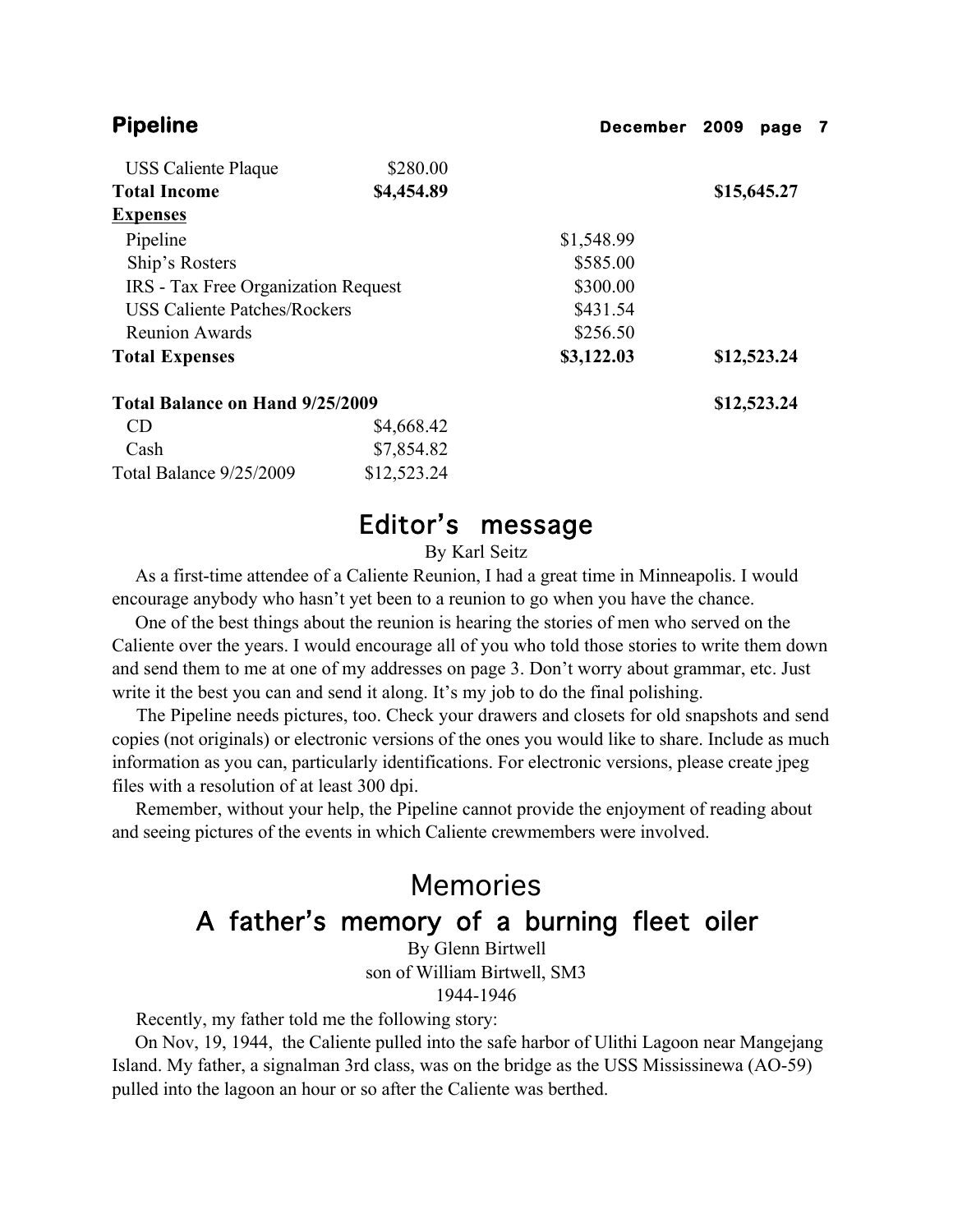The signalman from the AO59 sent my father a request to move to their assigned berth. My father went to his commander and told him of the request. His response to the AO59 was to please take the berth next to theirs as they were all settled in.

 My father finished his watch and retired for the evening when he was awakened by a large explosion. As everyone rushed to the deck, they discovered that the AO59 was ablaze and had apparently been struck by a Japanese submarine.

 To this day, my father remembers the remorse everyone aboard the Caliente felt for the sailors and family members of the USS Mississinewa.

# Two years delivering the fuel

 *The following history was given to William Birtwell when he left the Caliente. It appears to have been written about 1945 for distribution to newspapers and other news organizations*.

 The USS Caliente (AO-53), a fleet oiler, is attached to the service force based in Tokyo Bay. Baltimore built, the Caliente has spent almost two years delivering fuel to the fleet. In that time, she has given oil to more than 500 combatant vessels. Her specialty is Task Force 38 and she has traveled with that group from the Marshalls to Tokyo. It was October 1943 when she was commissioned at Bethlehem Steel's Sparrows Point Yard. After her shakedown in the Chesapeake, she sailed past the Nazi wolf packs and through the Panama Canal into the Pacific. Pearl Harbor was a brief stopover before an almost unbroken series of fueling rendezvous.

 Among the first ships to enter Majuro Major Fleet Base for the early Central Pacific campaigns, she was selected to serve as flagship of the tanker fleet and under the able direction of Capt. E.E. Pare, USN, commander of the Logistic Support Group, the Caliente's bridge was the focal point for all supply and replenishment operations afloat.

 When the Marshalls were secured and plans were afoot for further American offensives, the big twin-screw tanker was almost invariably to be found steaming close by or in company with the fast striking forces as they ranged from Hollandia to the Marianas and from Truk to the Bonins.

 The Japs had hardly been cleared from the airstrips and jungles of Manus Island when the Caliente reached that equatorial harbor. This event made the distinct impression on those who had never crossed the "line" before. When the hook was dropped in the waters of Seeadler Harbor at Manus, not a pollywog could be found aboard. But there were many shaven heads and blistered bottoms. The hair grew back and the wounds healed in time to let all hands enjoy a brief return visit to Pearl Harbor where the logistic command left the ship. But hardly had the Caliente made a landfall when she was outward bound again.

 In late June, the first large scale land push against the Japanese saw the ship lying a few miles off Saipan as D-Day dawned. The Caliente was scouted by the Nips but they kept their distance and though three tankers nearby were dive-bombed, she was unmolested. She sailed between battle-wracked Tinian and enemy-held Rota giving vital fuel and supplies to the Essex class carriers and big battlewagons that were the backbone of the Central Pacific forces.

Now the fleet worked out of Eniwetok and from hot, steaming Manus. Palau was invaded and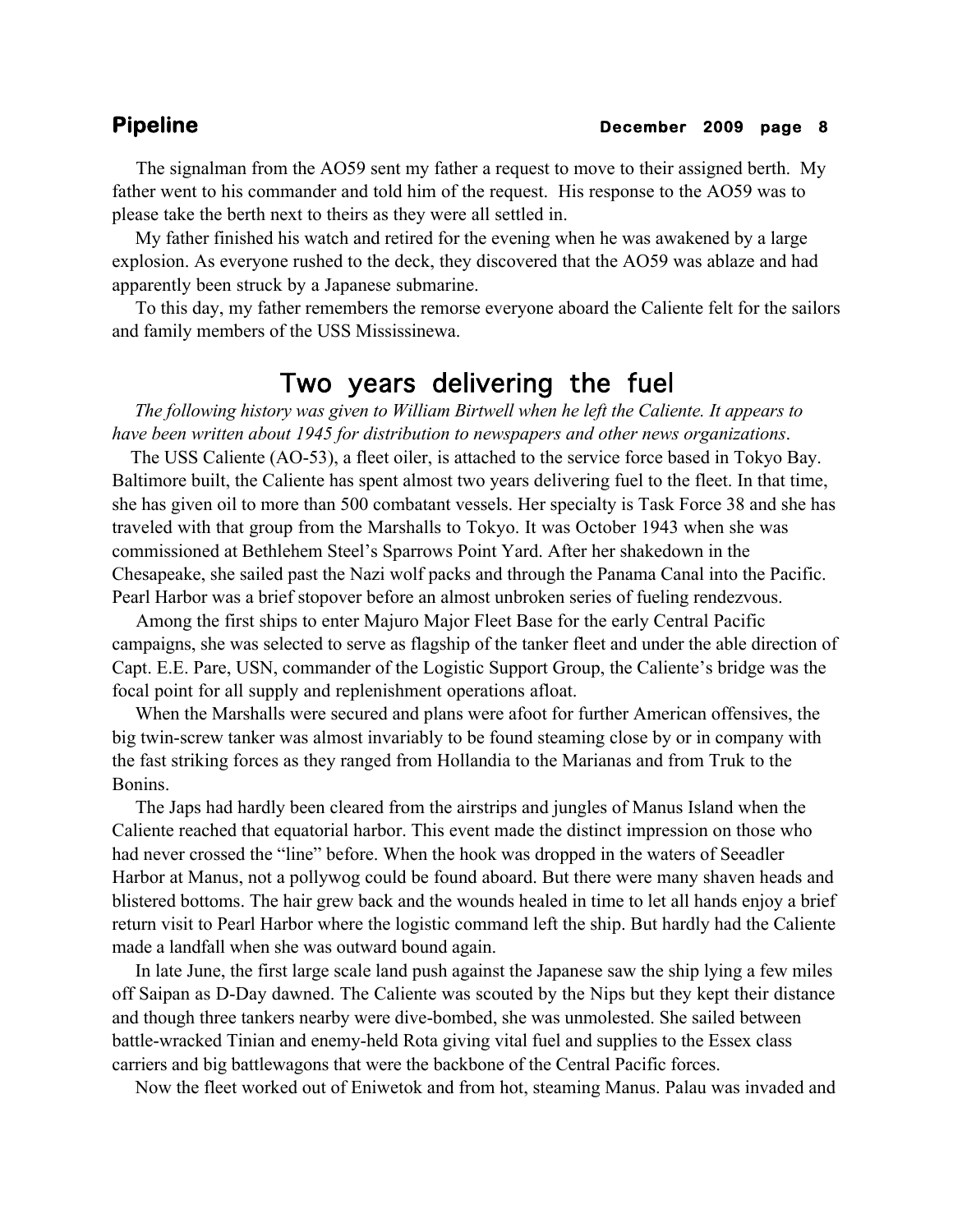the Caliente steamed up to Kossol Roads and fueled every species of naval vessel afloat while ashore, a scant ten miles away, the Japanese garrison on Babelthuap sat and watched.

 By the time the Caliente had rounded out her first year in full commission, the fleet base was at Ulithi and there it remained until Jap capitulation moved the fleet to Tokyo Bay. It was at Ulithi that the Caliente saw her sister ship, the Mississinewa, go down, victim of a Japanese midget submarine attack.

 Caliente oil was in the bunkers of many of Admiral Halsey's ships when they smashed the Japanese Navy in the Philippines. And Caliente oil flamed and went down with the Princeton off Leyte.

 Typhoon weather struck with full fury but the broad-beamed ship plowed through the mountainous waves and was delivering cargo again when the sea had scarcely calmed and while the search for survivors of capsized destroyers went on.

 The Philippines were still largely in the hands of the enemy when the Surgao Strait and the Inland Sea were entered by the tanker forces. A rendezvous was ordered in the South China Sea and the schedule was met and the fleet replenished despite the proximity of the Japanese and the savagery of another typhoon, which swept over the assembled vessels.

 More rendezvous and then back to Ulithi with movies on the cargo deck and beer parties at Mogmog Island and the natural loneliness of men far from home. Finally in February 1945 came the word. The ship was going back to the states. The naval drydocks at San Pedro were a welcome sight after the coral atolls and low-lying tropical coast that were the only horizon besides the sea that the ship had seen for thirteen months. Seventeen days leave for all hands and liberty on the West Coast raced by and shortly after V-E Day, the Caliente was once again anchored "home" in Ulithi.

 Tokyo was now the daily target and despite continuous typhoons and suicide attacks, the task force steamed up and down the Japanese coast bombing and bombarding. Still in the now mammouth floating supply base that followed the fleet was the Caliente, rigged for whatever customers were directed her way.

# Patient went ashore, needed help returning

By Pete Stafford, HM2

1955-1956

 I served aboard the Caliente in 1955 and 1956. I was an HM2 at the time. We were in the South China Sea on the fringes of a typhoon. Some ships needed fuel and it was decided to attempt a refueling operation in spite of the rough weather.

 My fueling station was on the cargo deck and I had a close up of all the activity. It was complete chaos. Lines were parting, people were falling, cussing, yelling and, unfortunately, being injured. We had a six-bed ward in sick bay, and it was filled in no time with injured crewmen. One of the injured was an seaman from the First Division named Boozer. Boozer was from Chicago and a really nice guy.

We proceeded to Kaohsiung and tied up to a buoy as station ship. We had port and starboard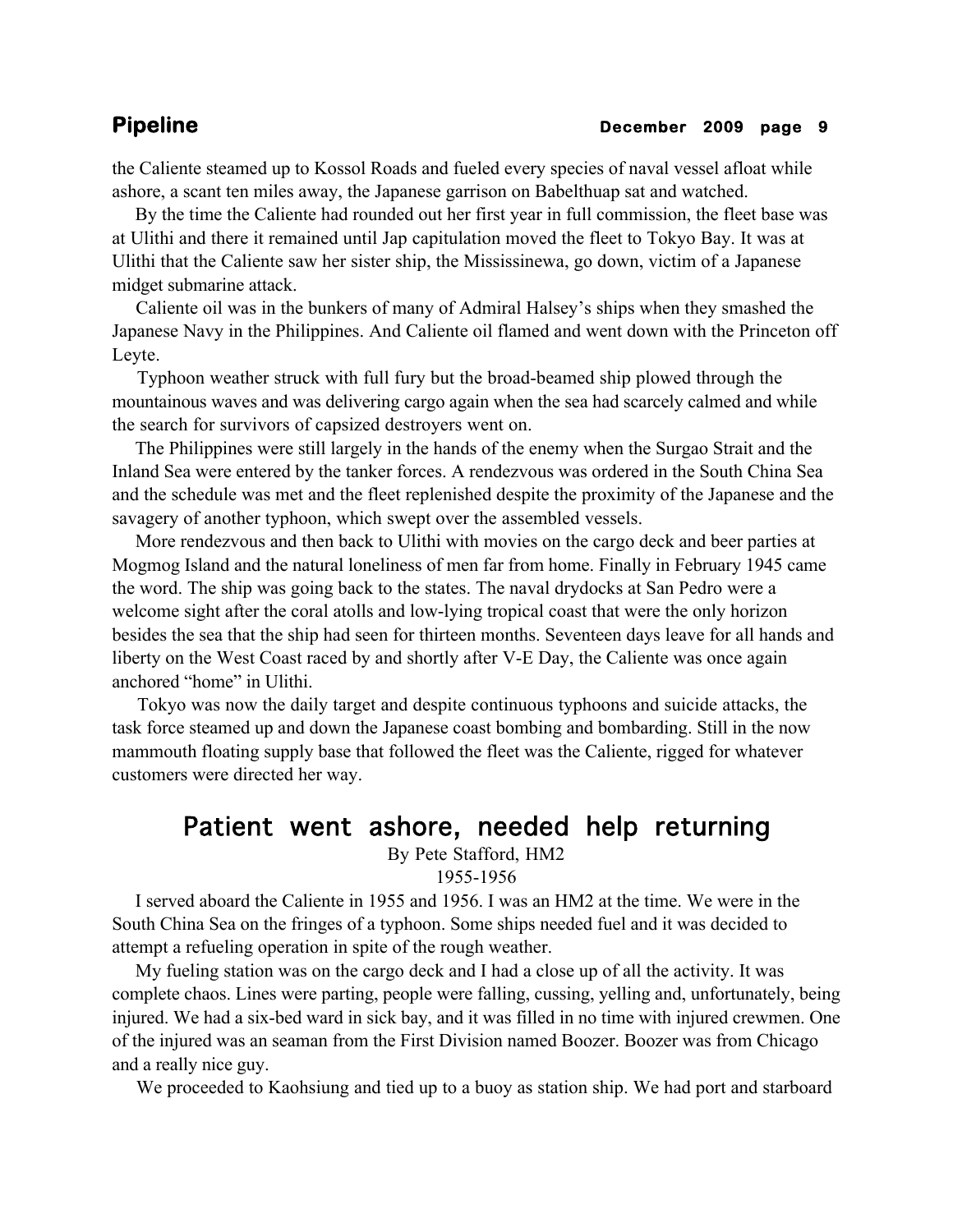# **Pipeline December 2009 page 10**

liberty, so the chief corpsman and I could rotate. Now, the Chinese are nothing, if not enterprising. They figured that if half the crew was ashore, the other half was aboard and had just as much money to spend. So sampans or "bum" boats would come out to the ship at night with a cargo of girls.

 Boozer may have been injured, but there was nothing wrong with his hormones. So, one night unbeknownst to me, Boozer went down the stern line like Tarzan to the waiting bum boat. After he had conducted his business with the ladies, unlike Tarzan, he could not climb back up that stern line.

 He couldn't swim around the ship to the quarterdeck, since he was technically AWOL. So his friends from the deck force, being good seamen, rigged up a harness and dragged him up that stern line. I didn't find out about this for some time. It was sort of embarrassing to find that a man I was in charge of had jumped ship and cavorted all evening with the ladies and I didn't even know he was gone.

Oh well! It's hard to get ahead of a bunch of sailors.

# New Members write

By Daniel F. Ryan, LTJG 1964-1966

 I remember being stuck in "Subic Bay" for four months with two main generators not working. Being transferred by bosun chair after landing on a COD flight on carrier. Being OOD at night time refueling of a carrier when forward boom transferring AVGAS broke, resulting in emergency breakaway.

> By Paul M Tague, SN 1958-1960

 I will never forget going overseas — going ashore with the greatest bunch of guys, refueling ships, busted fuel hoses, the clean up. We were on a floating bomb — should have been paid more! All you shipmates were The Greatest!. God Bless you all. Maybe some day we all can go on liberty again.

> By Gilbert Valdez, BT3 1958-1961

My whole time living and serving aboard the USS Caliente is a memory.

# 2009 Reunion attendees

The following people attended the Reunion in Minneapolis:

Douglas Budrow (EM2, 1951-1955) and daughter Dawn. Wesley All (BMSN, 1961-1965) Morris and Joanne Banks (SM1, 1967-1970) Dave Bentson (ENS, 1968-1971) Joe and Jo Benziger (PHM2, 1945-1948) Gerald and Nan Brady (MM2, 1952-1956)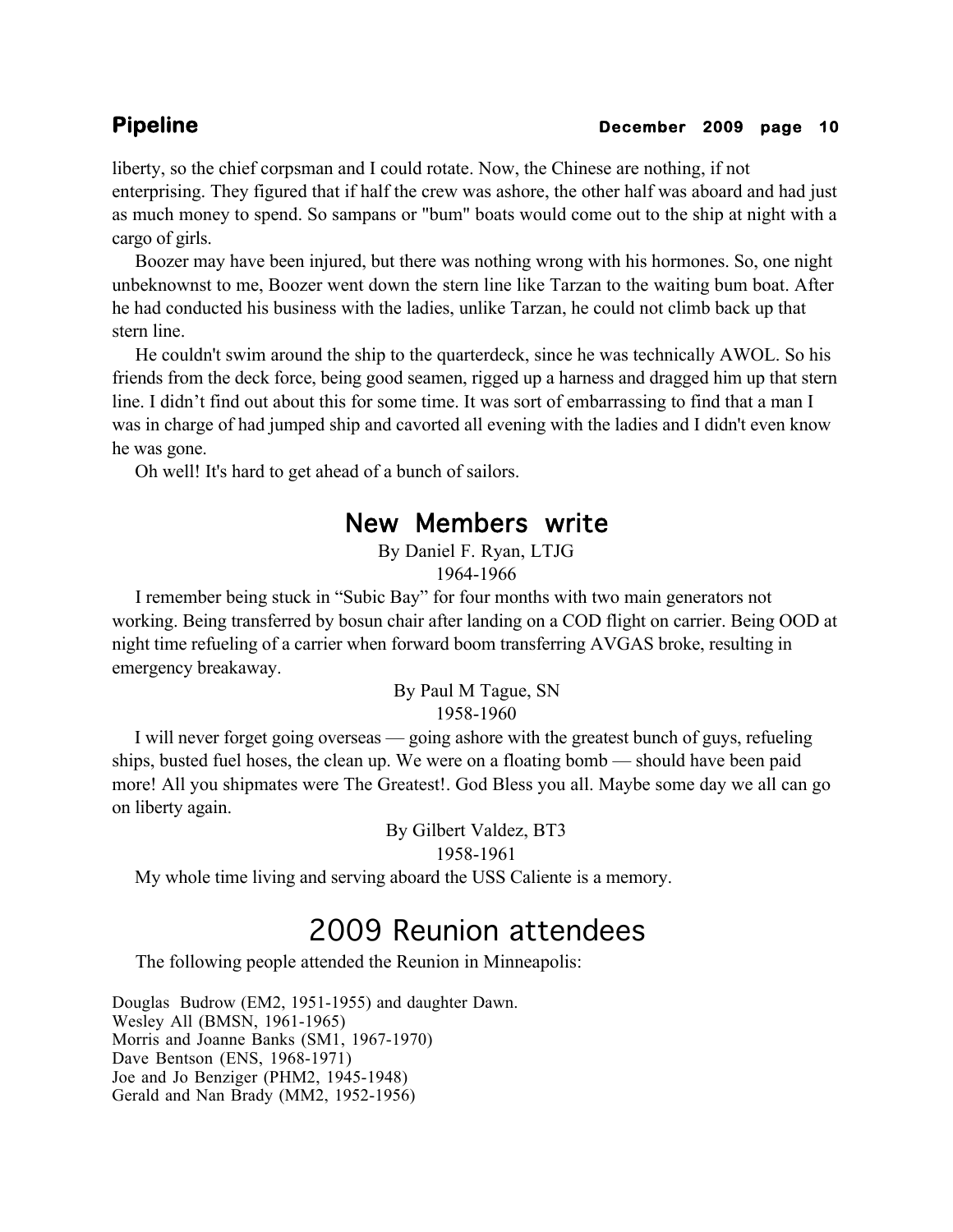Bill and Nancy Jane Bushyhead (QM3, 1959-1962) Don and Joyce Chamley (RM3, 1959-1963) John and Diane Creedon (QM1, 1943-1945) Jim Culhane (RM3, 1959-1960) James and Joyce Davis (SN, 1956-1958) Marv Doschadis (ENS, 1945-1946) and family: son Mark, daughter-in-law Dede, daughter Judy Weber and granddaughter Janet Doschadis. Lou and Mary Erickson (EM1, (1952-1956) Ed and Karen Fordyce (PN3, 1960-1962) Ron and Barbara Hengi (MM3, 1954-1957) Robert and Sherris Howard (MMC, 1968-1971) Pat and Charleen Hurton (SK2, 1964-1966) Jake and Lillie Kanzelmeyer (SFM2 (1956-1959) Merle and Billie Kersten (LT, 1951-1952) Robert and Nancy LeGacy (BM2, (1943-1945) Mike and Christina Lewis (MM2, 1968-1971) and daughter Dave Ludeman (SK3, 1969-1973) Brady and Irene Martin (RD3, 1958-1962) Robert Matyas (EM3, 1962-1965) and Lois Leilko Robert and Linda Monroe (SFP2, 1966-1968) Steve and Linda Muras (RM3, 1965-1966) Robert and Lou Murray (MM2, 1960-1962) John and Sharon Nelson (EM1, 1973) Jim and June Niquette (BM3, 1950-1954) Ray Otemba (BM3, 1969-1971) Vivian Pennington, widow of R.C. (BM1, 1943-1945) and son Daniel, daughter-in-law Angela Greg Peret (LTJG, 1969-1972) Ray Charles (MM2, 1958-1961) Karl Seitz (PN2, 1961-1964) Joe Strang (MM2, 1968-1970) Norm and Susan Street (RD2, 1960-1962) Frank Solchaga (BM3, 1952-1956) Russell Stromberg (MMFN, 1972-1973) Jeffrey and Susan Sturgis (LTJG, 1970-1972) John and Sara Treiber (BMSN, 1958-1961) Carlos and Norma Vallejo (SN, 1951-1955) JC and Betty Van Deusen (SFC, 1961-1965) Lyle Winn (BM3, 1952-1955) and son Jeffrey Ann Murphy, widow of Frances X. Murphy (GM2, 1943-1945) and Bill Schmidtke (MM3, 1959- 1962) had planned to attend but were unable to do so because of last-minute conflicts.

On the following page is a group picture of those who attended the Reunion in Minneapolis. Readers of the electronic version are reminded that Acrobat Reader allows you to rotate a page on your computer screen for better viewing.